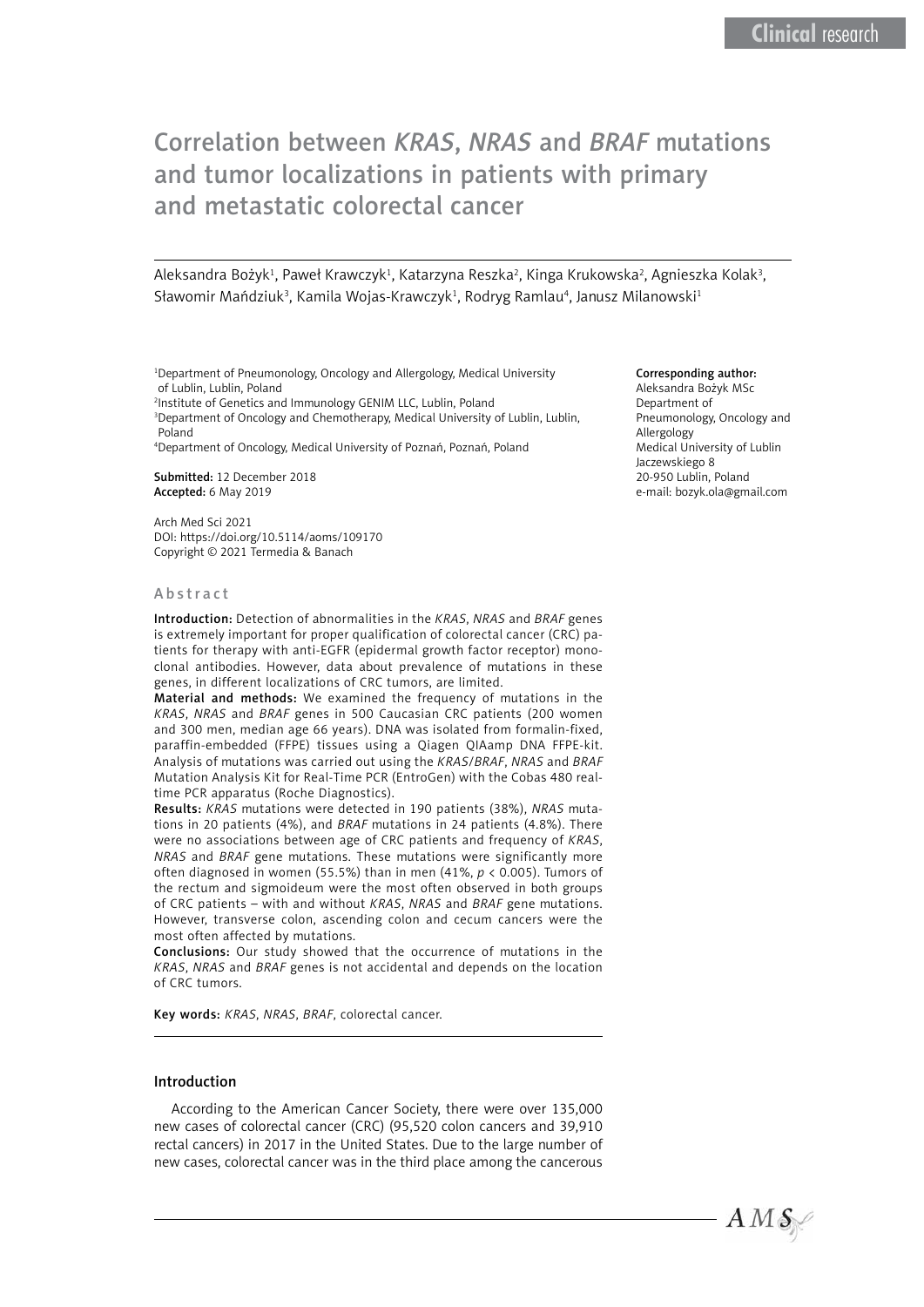causes of deaths in men and women, which resulted in more than 50,000 deaths for this reason in the US in 2017, and about 655,000 worldwide. The risk of this type of cancer is slightly higher in men than in women [1–3].

Many aspects are mentioned among the causes of development of CRC. First of all, scientists have acknowledged that the main factor which increases the risk of the disease is inheritance of mutations from first-degree relatives. Almost 30% of patients have at least one relative in the family who suffers from CRC [2]. The second factor that predisposes to CRC is familial adenomatous polyposis (FAP), which appears in around 1% of all CRC cases. Another disease which can predispose to CRC is chronic inflammatory bowel disease, as known as Crohn disease and ulcerative colitis. Authors, among risk factors, also mention diet and lifestyle, type 2 diabetes, cigarette smoking, alcohol abuse, obesity, diet low in fiber, and an excess of consumed fats, carbohydrates as well as red and processed meat. Physical activity and long-term treatment with low doses of aspirin may have preventive value in the development of CRC. These factors have different influence on particular parts of the colon, sigmoideum and rectum [1, 2].

The RAS and RAF family proteins mediate signaling of growth factor receptors via the PI3K-AKTmTOR and RAS-RAF-MEK-ERK pathways, thereby participating in cell survival and proliferation [4]. Excessive activity of these signaling pathways is often found in various cancers. It is caused mainly by mutations in *RAS* and *BRAF* genes. Based on the deficiency of DNA repair and influence of carcinogens, these oncogenes are often mutated in CRC patients. Right-sided colon cancer is characteristic for women and probably shows microsatellite instability as well as *BRAF* mutations. Left-sided colon cancer is more common in men and shows chromosomal instability as well as *KRAS* mutations. Detection of abnormalities in the *KRAS*, *NRAS* and *BRAF* genes is extremely important for proper qualification of patients for panitumumab and cetuximab therapy, which have been authorized by the Food and Drug Administration (FDA) and European Medicines Agency (EMA) on the basis of several clinical trials, including PRIME (panitumumab) and CRYSTAL (cetuximab) studies [5–11].

In our study, we examined the frequency of mutations in the *KRAS*, *NRAS* and *BRAF* genes in a large group of Caucasian CRC patients. The molecular tests were performed during the routine diagnostic process in qualification of CRC patients for first line chemotherapy with anti-EGFR (epidermal growth factor receptor) antibodies. For the first time, we examined the relationship between the exact location of CRC and the presence of particular mutations.

#### Material and methods

The study group included 500 patients (200 women and 300 men) with CRC including cancers in the small intestine (ICD-10: C17), colon (ICD-10: C18), rectosigmoid flexure (ICD-10: C19), rectum (ICD-10: C20) and anus (ICD-10: C21). The median age for men and women was the same: 66 years. 447 patients had locally advanced disease, while 53 patients had metastases at the time of diagnosis (with available material from the metastases). Patients were characterized in terms of age, gender and tumor localization. In the studied population, rectal and sigmoid cancers were the most common (61% of all CRC patients). Detailed characteristics of our group are presented in Table I.

DNA was isolated from formalin-fixed, paraffin-embedded (FFPE) tissues using the Qiagen QIAamp DNA FFPE-kit with the CE-IVD certificate. Tissue was collected and mutations were searched at the time of the diagnosis of colon and rectum cancer. The DNA was isolated from a paraffin block containing at least 50% of tumor cells. The percentage and presence of cancer cells were confirmed in the pathomorphological examination. FFPE samples were collected in 2012–2018. Analysis of mutations in the *KRAS*, *NRAS* and *BRAF* genes was carried out using three kits of the *KRAS*/*BRAF*, *NRAS* and *BRAF* Mutation Analysis Kit for Real-Time PCR (EntroGen, CE-IVD), on Cobas 480 real-time PCR apparatus (Roche Diagnostics). The tests examined the most common mutations in codons 12, 13, 59, 61, 117 and 146 in *KRAS* and *NRAS* genes, as well as in codon 600 of the *BRAF* gene. The tests can detect a mutation load of less than 1%. This sensitivity greatly depends on the extent of fragmentation and quality of the isolated DNA.

No attempt was made to find mutations in whole blood due to the availability of only FFPE tissues.

Statistical analysis was performed using the  $\chi^2$  test to determine the relationship between different tumor localization and the occurrence of mutations. Results were statistically significant when the *p* value was below 0.05.

The study was approved by the Local Ethical Committee of the Medical University of Lublin (no. KE-0254/218/2015).

#### Results

#### Frequency of *KRAS*, *NRAS* and *BRAF*  mutations in colorectal cancer

*KRAS* mutations were detected in 190 patients (38%), *NRAS* mutations in 20 patients (4%), and *BRAF* mutations in 24 patients (4.8%). The most common substitution in the *KRAS* gene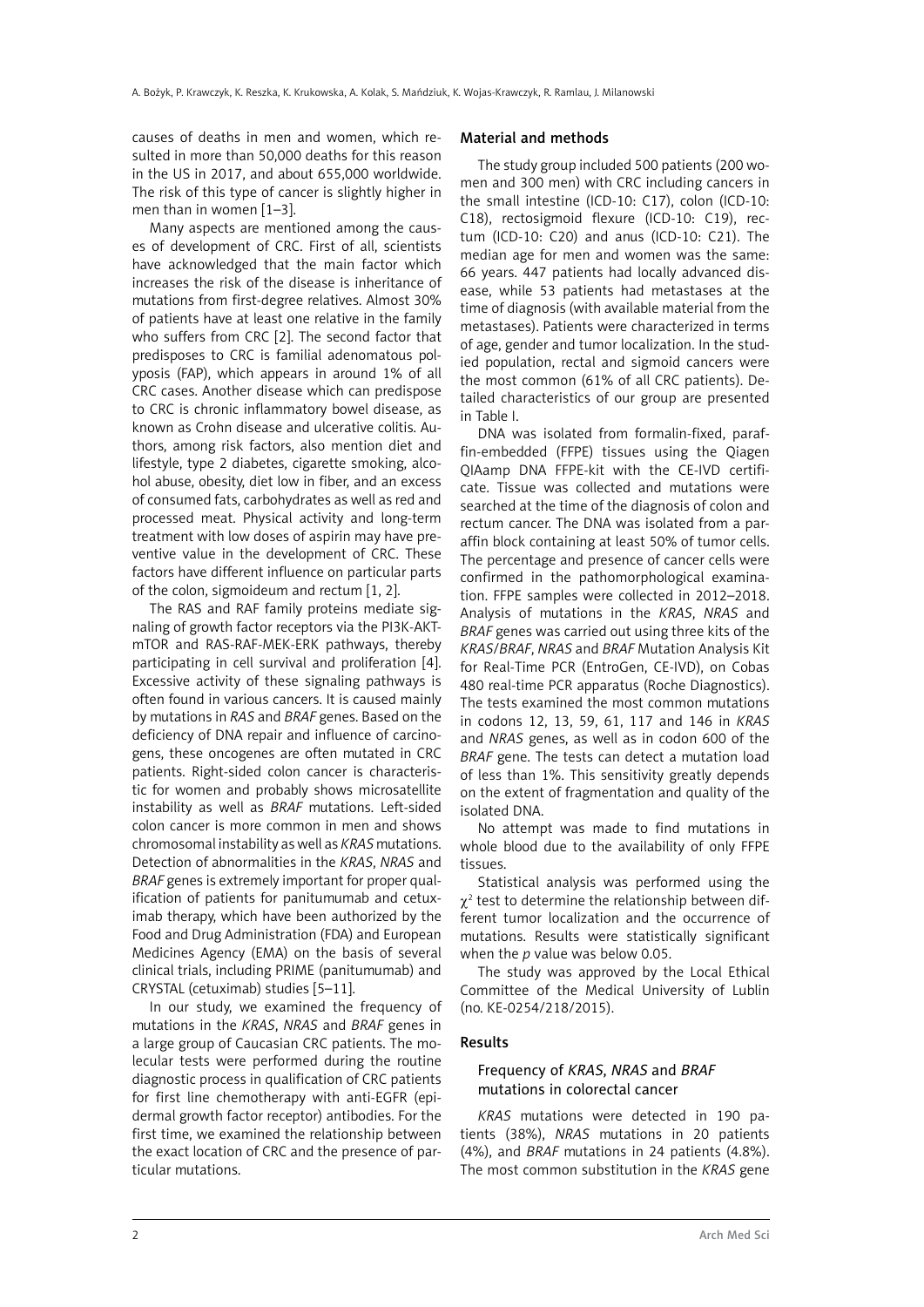| į     |
|-------|
|       |
|       |
|       |
|       |
|       |
| chen, |
|       |
| Ć     |
| ã     |
|       |
|       |
|       |
|       |
|       |
|       |
|       |
|       |

|                               |                      |                                |                                                            |                 | KRAS mutation status |                          |                |                          |                          |                                    | NRAS mutation status     |                          |                          |                          | <b>BRAF</b> mutation status     |
|-------------------------------|----------------------|--------------------------------|------------------------------------------------------------|-----------------|----------------------|--------------------------|----------------|--------------------------|--------------------------|------------------------------------|--------------------------|--------------------------|--------------------------|--------------------------|---------------------------------|
|                               |                      |                                |                                                            |                 |                      | Codon                    |                |                          |                          |                                    |                          |                          | Codon                    |                          | Codon 600                       |
| characteristics<br>Population | Population,<br>n (%) | of mutations,<br>n (%)<br>Lack | of mutations,<br>Presence<br>$\mathcal{E}$<br>$\mathbf{z}$ | $\overline{1}$  | $\mathbf{1}$         | 59                       | 5              | 117                      | 146                      | of mutations,<br>Presence<br>n (%) | $\overline{1}$           | $\frac{3}{2}$            | 5                        | 146                      | Presence of mutations,<br>n (%) |
| $\equiv$                      | 500 (100)            | 266 (100)                      | (100)<br>190                                               | 144             | 28                   | $\overline{\phantom{0}}$ | $\overline{ }$ | $\sim$                   | $\infty$                 | 20 (100)                           | 4                        | $\sim$                   | 13                       | $\overline{ }$           | 24 (100)                        |
| Gender                        |                      |                                |                                                            |                 |                      |                          |                |                          |                          |                                    |                          |                          |                          |                          |                                 |
| Women                         | 200 (40)             | 89 (33.5)                      | (48.4)<br>92                                               | $\overline{71}$ | $\overline{12}$      | $\circ$                  | 3              | $\sim$                   | 4                        | 6 (30)                             | $\sim$                   | $\circ$                  | 4                        | O                        | 13 (54)                         |
| Men                           | 300 (60)             | 177 (66.5)                     | (51.6)<br>98                                               | 73              | $\frac{8}{1}$        | $\overline{\phantom{0}}$ | 4              | $\circ$                  | 4                        | 14(70)                             | $\sim$                   | $\sim$                   | $\sigma$                 | $\overline{\phantom{0}}$ | 11 (46)                         |
| Age (years)                   |                      |                                |                                                            |                 |                      |                          |                |                          |                          |                                    |                          |                          |                          |                          |                                 |
| $\geq 66$                     | 267 (53.4)           | 144 (54.1)                     | (53.7)<br>102                                              | 76              | $\overline{15}$      | $\circ$                  | S              | $\overline{\phantom{0}}$ | S                        | 8 (40)                             | $\sim$                   | $\circ$                  | S                        | $\overline{\phantom{0}}$ | 13 (54)                         |
| 66                            | 233 (46.6)           | 122(45.9)                      | (46.3)<br>88                                               | 68              | $\frac{3}{2}$        | $\overline{\phantom{0}}$ | $\sim$         | $\overline{ }$           | 3                        | 12 (60)                            | $\sim$                   | $\sim$                   | ${}^{\circ}$             | O                        | 11 (46)                         |
| Tumor localization            |                      |                                |                                                            |                 |                      |                          |                |                          |                          |                                    |                          |                          |                          |                          |                                 |
| Cecum                         | 37(7.4)              | 14(5.3)                        | (9.4)<br>$\frac{8}{18}$                                    | $\overline{12}$ | $\sim$               | $\circ$                  | $\sim$         | $\overline{\phantom{0}}$ | $\overline{\phantom{0}}$ | $\circ$ (0)                        | $\circ$                  | $\circ$                  | $\circ$                  | $\circ$                  | 5(21)                           |
| Ascending colon               | 39 (7.8)             | 12(4.5)                        | (11.6)<br>22                                               | 15              | 4                    | $\circ$                  | $\sim$         | $\circ$                  | $\overline{\phantom{0}}$ | 2(10)                              |                          | O                        |                          | O                        | 3(12.5)                         |
| Transverse colon              | 17(3.4)              | (1.9)                          | (4.2)<br>$\infty$                                          | 5               | I                    | $\circ$                  | $\overline{ }$ | $\circ$                  | $\overline{\phantom{0}}$ | $\circ$                            | $\circ$                  | $\circ$                  | $\circ$                  | O                        | 4(16.7)                         |
| Hepatic flexure               | 9(1.8)               | 4(1.5)                         | (2.1)<br>4                                                 | 3               |                      | $\circ$                  | $\circ$        | $\circ$                  | $\circ$                  | $\circ$                            | $\circ$                  | $\circ$                  | $\circ$                  | O                        | 1(4.2)                          |
| Splenic flexure               | 22 (4.4)             | 17(6.4)                        | (1.6)<br>$\sim$                                            | $\sim$          | $\overline{ }$       | $\circ$                  | $\circ$        | $\circ$                  | $\circ$                  | 1(5)                               | $\circ$                  | $\circ$                  | $\overline{\phantom{0}}$ | $\circ$                  | 1(4.2)                          |
| Descending colon              | 10(2)                | 4(1.5)                         | (2.6)<br>S                                                 | S               | $\circ$              | $\circ$                  | O              | $\circ$                  | $\circ$                  | 1(5)                               | $\overline{\phantom{0}}$ | $\circ$                  | $\circ$                  | $\circ$                  | $\circ$                         |
| Sigmoid colon                 | 102 (20.4)           | 63 (23.7)                      | (17.5)<br>33                                               | 25              | $\circ$              | $\overline{ }$           | $\overline{ }$ | $\circ$                  | $\circ$                  | 3(15)                              | $\circ$                  | $\overline{ }$           | $\sim$                   | $\circ$                  | 3(12.5)                         |
| Rectosigmoid<br>flexure       | 53 (10.6)            | 34 (12.7)                      | (8.4)<br>$\frac{6}{1}$                                     | 12              | $\sim$               | $\circ$                  | $\circ$        | $\circ$                  | $\sim$                   | 2(10)                              | $\circ$                  | $\circ$                  | $\sim$                   | O                        | 1(4.2)                          |
| Rectum                        | 150 (30)             | 84 (31.5)                      | (27.9)<br>53                                               | 43              | $\overline{ }$       | $\circ$                  | $\circ$        | $\overline{\phantom{0}}$ | $\sim$                   | 9(45)                              |                          | $\overline{\phantom{0}}$ | $\circ$                  | $\overline{ }$           | 4(16.7)                         |
| Small intestine               | 4(0.8)               | 1(0.4)                         | $(1.1)$<br>$\sim$                                          | $\overline{ }$  | $\circ$              | $\circ$                  |                | $\circ$                  | $\circ$                  | 1(5)                               | $\circ$                  | $\circ$                  | $\overline{ }$           | $\circ$                  | $\circ$                         |
| Ileocecal valve               | 4(0.8)               | 2(0.8)                         | $(1.1)$<br>$\sim$                                          | $\sim$          | $\circ$              | $\circ$                  | $\circ$        | $\circ$                  | $\circ$                  | $\circ$                            | $\circ$                  | $\circ$                  | $\circ$                  | $\circ$                  | $\circ$                         |
| Metastases                    | 53 (10.6)            | 26 (9.8)                       | (12.5)<br>24                                               | $\overline{19}$ | 4                    | $\circ$                  | $\circ$        | $\circ$                  | ſ                        | 1(5)                               |                          | $\circ$                  | $\circ$                  | $\circ$                  | 2(8.3)                          |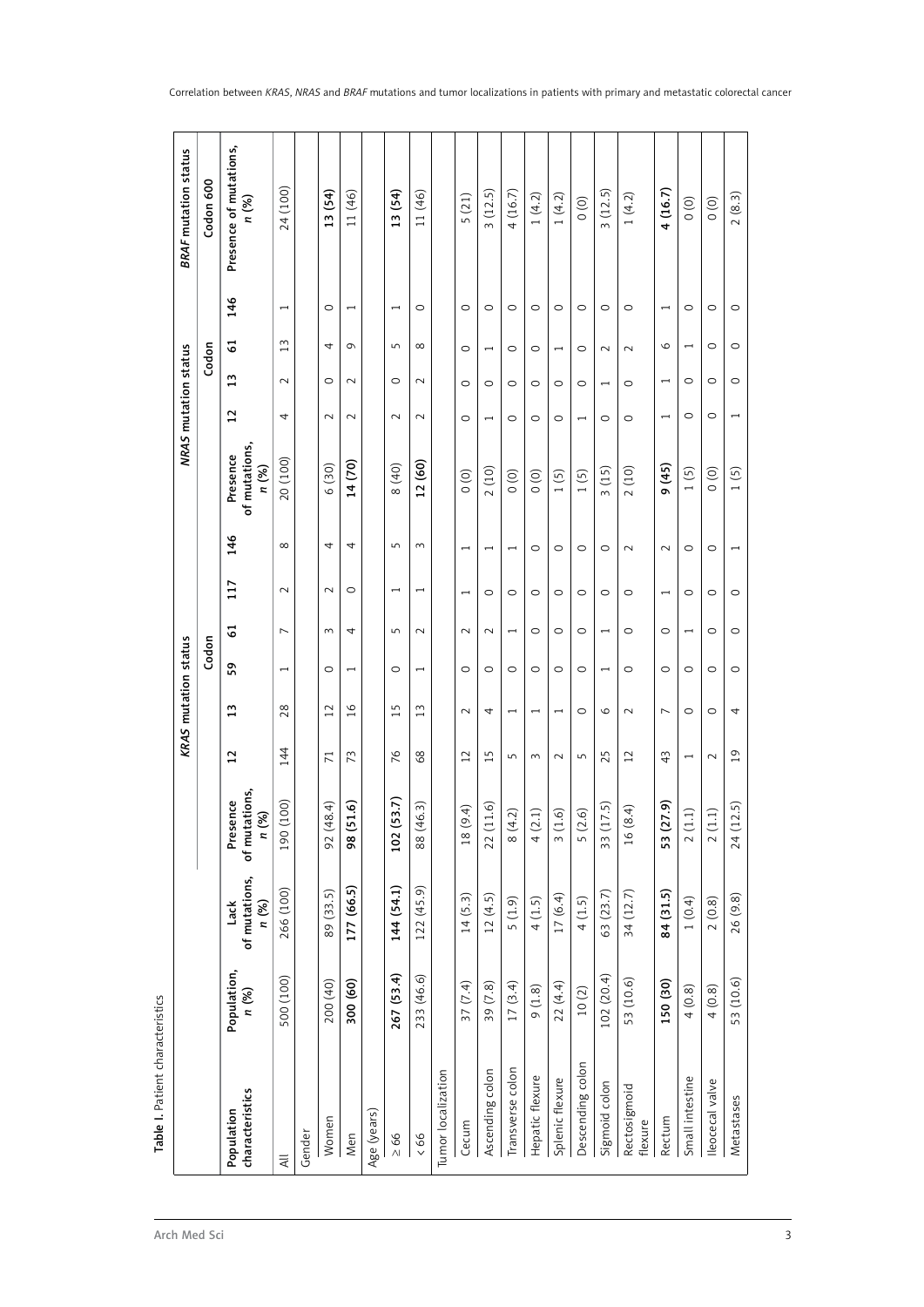

Figure 1. Frequency of mutations in particular codons of the *KRAS* gene



Figure 2. Frequency of mutations in particular codons of the *NRAS* gene

was p.Gly12Asp (27.37% of all *KRAS* mutations; 52/190). 90.53% of *KRAS* mutations occurred in codon 12 or 13 (Figure 1). The most common substitution in the *NRAS* gene was Gln61Lys (30% of all *NRAS* mutations; 6/20). 65% of *NRAS* mutations were found in codon 61 (Figure 2). Among all *BRAF* mutations, only Val600Glu was found.

## Association between age, gender, tumor localization and mutation status

There were no associations between age of CRC patients and frequency of *KRAS*, *NRAS* and *BRAF* gene mutations. These mutations were significantly more often diagnosed in women (55.5% of female patients; 111/200) than in men (41% of male patients; 123/300, *p* < 0.005). The frequency of *KRAS* mutations and *BRAF* mutation was significantly higher in female than in male patients  $(\gamma^2 = 8.266, p = 0.0044 \text{ and } \gamma^2 = 4.14, p = 0.042.$ respectively), while the frequency of *NRAS* mutations was similar in both sexes ( $χ² = 0.1, p = 0.75$ ) (Tables I and II).

Rectal and sigmoid cancers were the most often diagnosed tumors in both groups of patients: with

and without *KRAS*, *NRAS* or *BRAF* gene mutations (Table I). However, only 28% of patients with *KRAS* mutations (53/190) and up to 45% of patients with *NRAS* mutation (9/20) had rectal cancer. The most common tumor localization in patients with *BRAF* mutations was the cecum (21% of patients with this mutation; 5/24) (Table I). Mutations were most often found in tumors of the transverse colon (70.6% of all patients with transverse colon cancer, 12/17,  $p \lt 0.05$  in comparison to other CRC localizations) and the ascending colon (73% of all patients with ascending colon cancer, 27/39, *p* < 0.005 in comparison to other CRC localizations) as well as in cecum cancer (62.2% of patients with cecum cancer, 23/37,  $p = 0.0516$  in comparison to other CRC localizations). Patients with cancers of the sigmoideum (38.2% of all sigmoid cancer, 39/102,  $p = 0.052$  in comparison to other CRC localizations) and splenic flexure (22.7% of all splenic flexure cancer,  $5/22$ ,  $p < 0.05$  in comparison to other CRC localizations) had mutations confirmed the least frequently. Mutations were significantly more often found in patients with colon cancer including cancer of the cecum (56.7% of mutated tumors) than in patients with sigmoid and rectal cancers (42.6% of mutated tumors,  $p = 0.002$ ,  $\gamma^2$  = 9.57) (Table II). The mutation significantly more frequently occurred on the right side of the large intestine (65% of this localizations of tumor, 63/97) than on the left side of the large intestine (40.8% of this localization of tumor, 141/366). The incidence of *KRAS* and *BRAF* genes varied depending on the CRC localization in the right or left parts of the large intestine. In contrast, mutations in the *NRAS* gene occurred at a similar frequency in these two CRC localizations (Table III).

The differences in the occurrence of individual CRC in men and women with and without mutations in the *KRAS*, *NRAS* and *BRAF* genes were not significant. However, mutations in the *KRAS* gene in the small intestine and in the ileocecal valve were found only in female patients (Figure 3). Male patients with *NRAS* mutations suffered primarily from rectal cancer (57.1% of all men with *NRAS* mutations) and cancer of the rectosigmoid flexure (14.3% of all men with *NRAS* mutations). Single cases of sigmoid, ascending colon and small intestine cancers were found in men with *NRAS* mutations, whereas 50% of female patients with *NRAS* mutations suffered from colon cancer. Two cases of sigmoid and one case of rectal cancer were found in female patients with *NRAS* mutations. 45.5% of men and only 23.1% of women with *BRAF* mutation had rectal or sigmoid cancers, whereas colon (38.5% of all women with *BRAF* mutations) and cecum (23.1% of all women with *BRAF* mutations) cancers predominated in female patients with *BRAF* mutations.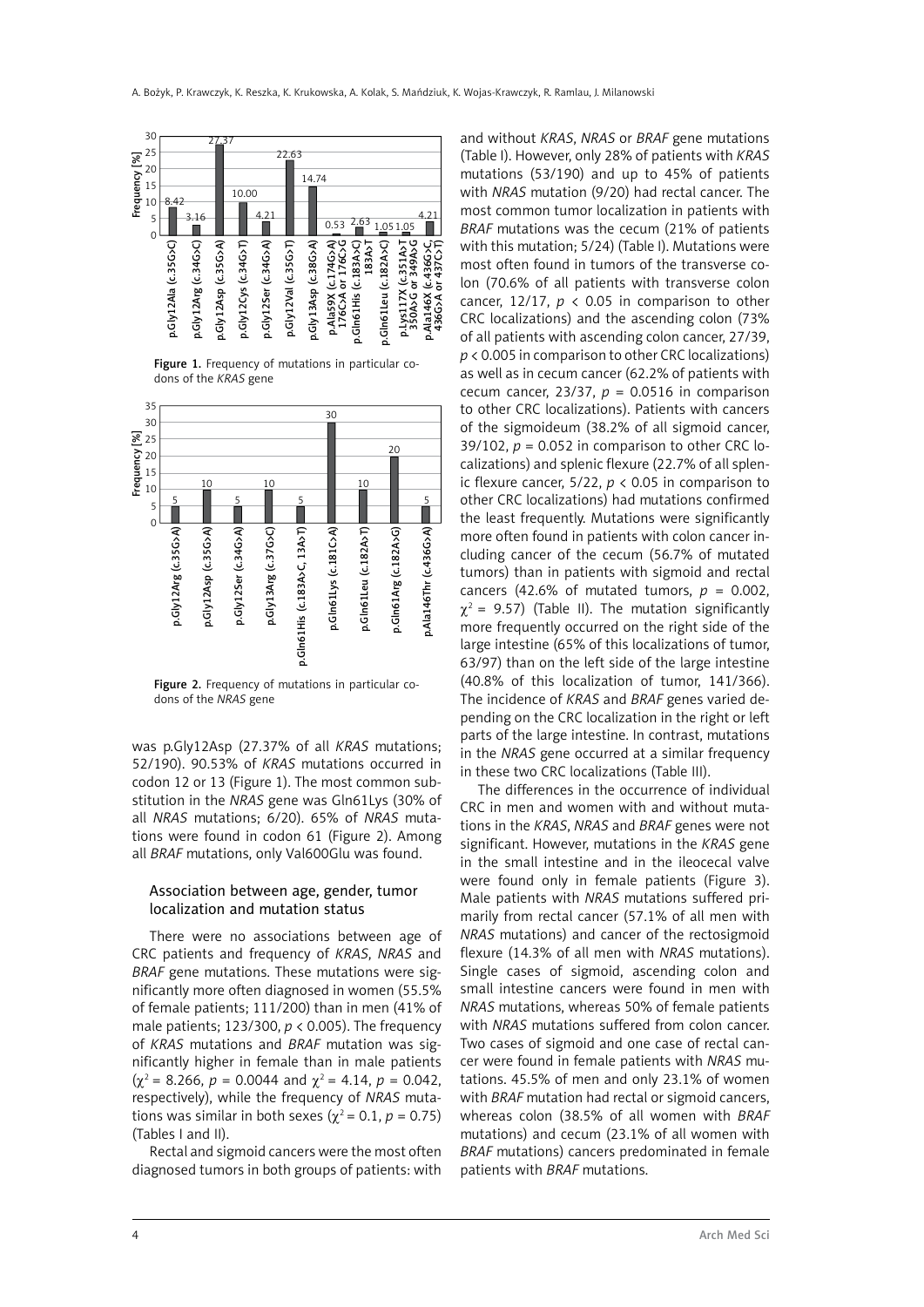**Table II.** Relationship between occurrence of mutations in the *KRAS*, *NRAS* and *BRAF* genes and sex, age, and tumor localization in colorectal cancer (CRC) patients

| <b>Patient characteristics</b> | n              | %    | <b>Mutation status</b> | n            | %     |
|--------------------------------|----------------|------|------------------------|--------------|-------|
| All                            | 500            | 100  | Lack of mutation       | 266          | 53.2  |
|                                |                |      | Presence of mutation   | 234          | 46.8  |
| Age (years)                    |                |      |                        |              |       |
| $\geq 66$                      | 267            | 53.4 | Lack of mutation       | 144          | 53.9  |
|                                |                |      | Presence of mutation   | 123          | 46.1  |
| <66                            | 233            | 46.6 | Lack of mutation       | 122          | 52.4  |
|                                |                |      | Presence of mutation   | 111          | 47.6  |
| $p, \chi^2$                    |                |      | 0.72, 0.24             |              |       |
| Gender                         |                |      |                        |              |       |
| Women                          | 200            | 40   | Lack of mutation       | 89           | 44.5  |
|                                |                |      | Presence of mutation   | 111          | 55.5  |
| Men                            | 300            | 60   | Lack of mutation       | 177          | 59.0  |
|                                |                |      | Presence of mutation   | 123          | 41.0  |
| $p, \chi^2$                    |                |      | 0.00145, 10.134        |              |       |
| Tumor localization             |                |      |                        |              |       |
| Small intestine                | 4              | 0.8  | Lack of mutation       | $\mathbf{1}$ | 25.00 |
|                                |                |      | Presence of mutation   | 3            | 75.00 |
| Other localizations            | 496            | 99.2 | Lack of mutation       | 265          | 53.43 |
|                                |                |      | Presence of mutation   | 231          | 46.57 |
| $p, \chi^2$                    |                |      | 0.2564, 1.288          |              |       |
| Ileocecal valve                | $\overline{4}$ | 0.8  | Lack of mutation       | 2            | 50.00 |
|                                |                |      | Presence of mutation   | 2            | 50.00 |
| Other localizations            | 496            | 99.2 | Lack of mutation       | 264          | 53.23 |
|                                |                |      | Presence of mutation   | 232          | 46.77 |
| $p, \chi^2$                    |                |      | 0.8962, 0.017          |              |       |
| Cecum                          | 37             | 7.4  | Lack of mutation       | 14           | 37.84 |
|                                |                |      | Presence of mutation   | 23           | 62.16 |
| Other                          | 463            | 92.6 | Lack of mutation       | 252          | 54.43 |
| localizations                  |                |      | Presence of mutation   | 211          | 45.57 |
| $p, \chi^2$                    |                |      | 0.0516, 3.787          |              |       |
| Ascending colon                | 39             | 7.8  | Lack of mutation       | 12           | 30.77 |
|                                |                |      | Presence of mutation   | 27           | 69.23 |
| Other localizations            | 461            | 92.2 | Lack of mutation       | 254          | 55.10 |
|                                |                |      | Presence of mutation   | 207          | 44.90 |
| $p, \chi^2$                    |                |      | 0.0034, 8.548          |              |       |
| Hepatic flexure                | 9              | 1.80 | Lack of mutation       | 4            | 44.44 |
|                                |                |      | Presence of mutation   | 5            | 55.56 |
| Other localizations            | 491            | 98.2 | Lack of mutation       | 262          | 53.36 |
|                                |                |      | Presence of mutation   | 229          | 46.64 |
| $p, \chi^2$                    |                |      | 0.5953, 0.282          |              |       |
| Transverse colon               | 17             | 3.40 | Lack of mutation       | 5            | 29.41 |
|                                |                |      | Presence of mutation   | 12           | 70.59 |
| Other localizations            | 483            | 96.6 | Lack of mutation       | 261          | 54.04 |
|                                |                |      | Presence of mutation   | 222          | 45.96 |
| $p, \chi^2$                    |                |      | 0.0455, 4.000          |              |       |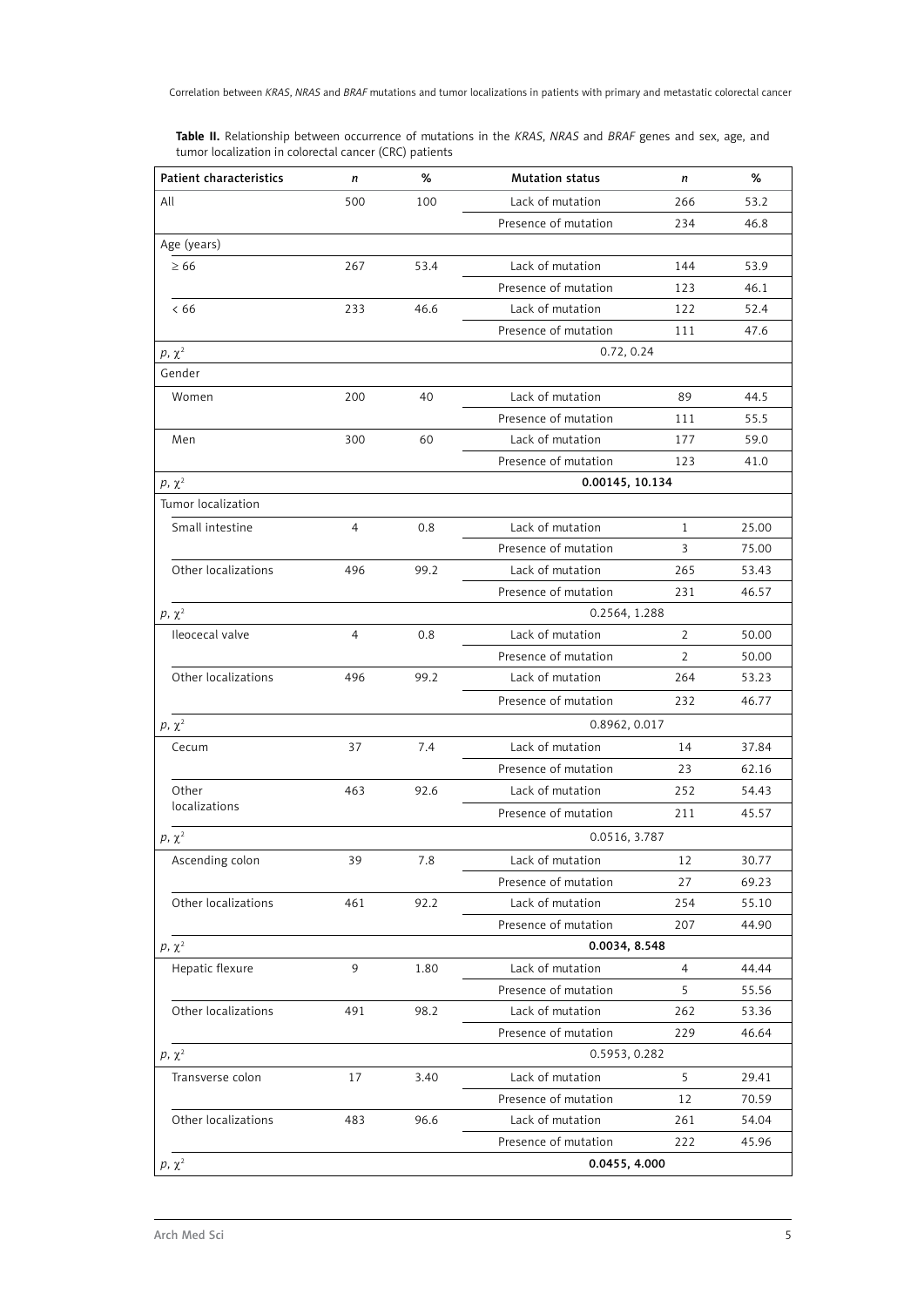A. Bożyk, P. Krawczyk, K. Reszka, K. Krukowska, A. Kolak, S. Mańdziuk, K. Wojas-Krawczyk, R. Ramlau, J. Milanowski

| Table II. Cont.                |     |                |                        |                |       |
|--------------------------------|-----|----------------|------------------------|----------------|-------|
| <b>Patient characteristics</b> | n   | %              | <b>Mutation status</b> | n              | %     |
| Splenic flexure                | 22  | 4.4            | Lack of mutation       | 17             | 77.27 |
|                                |     |                | Presence of mutation   | 5              | 22.73 |
| Other localizations            | 478 | 95.6           | Lack of mutation       | 249            | 52.09 |
|                                |     |                | Presence of mutation   | 229            | 47.91 |
| $p, \chi^2$                    |     |                | 0.0206, 5.356          |                |       |
| Descending colon               | 10  | $\overline{2}$ | Lack of mutation       | $\overline{4}$ | 40.00 |
|                                |     |                | Presence of mutation   | 6              | 60.00 |
| Other localizations            | 490 | 98             | Lack of mutation       | 262            | 53.47 |
|                                |     |                | Presence of mutation   | 228            | 46.53 |
| $p, \chi^2$                    |     |                | 0.3981, 0.714          |                |       |
| Sigmoid colon                  | 102 | 20.4           | Lack of mutation       | 63             | 61.76 |
|                                |     |                | Presence of mutation   | 39             | 38.24 |
| Other localizations            | 398 | 79.6           | Lack of mutation       | 203            | 51.00 |
|                                |     |                | Presence of mutation   | 195            | 49.00 |
| $p, \chi^2$                    |     |                | 0.05202, 3.775         |                |       |
| Rectosigmoid flexure           | 53  | 10.60          | Lack of mutation       | 34             | 64.15 |
|                                |     |                | Presence of mutation   | 19             | 35.85 |
| Other localizations            | 447 | 89.4           | Lack of mutation       | 232            | 51.90 |
|                                |     |                | Presence of mutation   | 215            | 48.10 |
| $p, \chi^2$                    |     |                | 0.0910, 2.856          |                |       |
| Rectum                         | 150 | 30             | Lack of mutation       | 84             | 56.00 |
|                                |     |                | Presence of mutation   | 66             | 44.00 |
| Other localizations            | 350 | 70             | Lack of mutation       | 182            | 52.00 |
|                                |     |                | Presence of mutation   | 168            | 48.00 |
| $p, \chi^2$                    |     |                | 0.4113, 0.675          |                |       |
| Metastases                     | 53  | 10.60          | Lack of mutation       | 26             | 49.05 |
|                                |     |                | Presence of mutation   | 27             | 50.95 |
| Other localizations            | 447 | 89.4           | Lack of mutation       | 240            | 53.69 |
|                                |     |                | Presence of mutation   | 207            | 46.31 |
| $p, \chi^2$                    |     |                | 0.5224, 0.409          |                |       |
| Right side of large            | 97  | 20.95          | Lack of mutation       | 34             | 35.06 |
| intestine                      |     |                | Presence of mutation   | 63             | 64.94 |
| Left side of large intestine   | 366 | 79.05          | Lack of mutation       | 205            | 59.25 |
|                                |     |                | Presence of mutation   | 141            | 40.75 |
| $p, \chi^2$                    |     |                | 0.00002385, 17.854     |                |       |

# Discussion

Frequency of *KRAS*, *NRAS* and *BRAF* gene mutations was assessed in previous clinical trials that evaluated the efficacy of anti-EGFR antibodies in the first and third line of treatment in CRC patients [4, 11–15].

The lack of efficacy of cetuximab combined with first line chemotherapy with 5-fluorouracil and oxaliplatin in patients with *KRAS* gene mutations was demonstrated in the OPUS study (the study group consisted of 314 patients). *KRAS* codons 12 and 13 mutations were found in 43.2% of CRC patients and the Val600Glu *BRAF* mutation in 3.5% of CRC patients. Efficacy of cetuximab was observed only in patients with the wild-type *KRAS* gene (codons 12 and 13). Rare *RAS* mutations were examined in archival material a few years later using the BEAMing technique. 26.3% of patients without *KRAS* codons 12 and 13 mutations had rare *RAS* mutations, including *KRAS* mutations in codon 59 or 61 (5.9% of patients), in codon 117 or 146 (9.3% of patients) as well as *NRAS* mutations in codon 12 or 13 (6.8% of patients), in codon 59 or 61 (in 5.1% of patients) and in codon 117 or 146 (0.8% of patients). Patients with rare *RAS* mutations also did not benefit from cetuximab therapy [15, 16].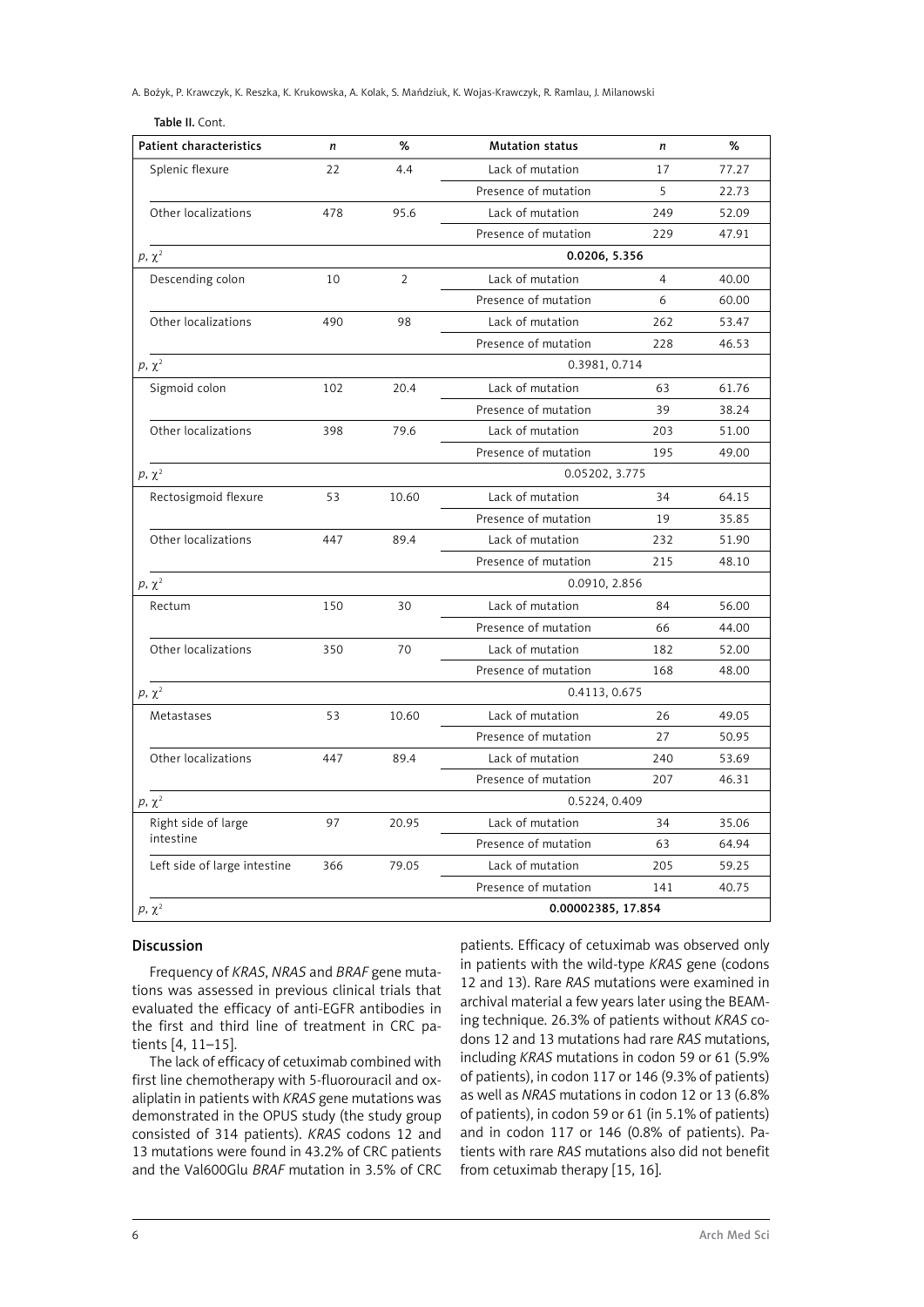Table III. Relationship between occurrence of mutations in the *KRAS*, *NRAS* and *BRAF* genes and tumor localization in colorectal cancer (CRC) patients. \*Lack of any examined mutations (wild type)

| Gene status             |     |       |                       |                    |       |  |  |
|-------------------------|-----|-------|-----------------------|--------------------|-------|--|--|
| <b>KRAS</b> gene status | n   | %     |                       | n                  | %     |  |  |
| Right side of large     | 84  | 20.84 | Lack of mutations*    | 34                 | 40.48 |  |  |
| intestine               |     |       | Presence of mutations | 50                 | 59.52 |  |  |
| Left side of large      | 319 | 79.16 | Lack of mutations*    | 205                | 64.26 |  |  |
| intestine               |     |       | Presence of mutations | 114                | 35.74 |  |  |
| $p, \chi^2$             |     |       |                       | 0.00007871, 15.589 |       |  |  |
| NRAS gene status        |     |       |                       |                    |       |  |  |
| Right side of large     | 36  | 14    | Lack of mutations*    | 34                 | 94.45 |  |  |
| intestine               |     |       | Presence of mutations | $\mathcal{P}$      | 5.55  |  |  |
| Left side of large      | 221 | 86    | Lack of mutations*    | 205                | 92.76 |  |  |
| intestine               |     |       | Presence of mutations | 16                 | 7.24  |  |  |
| $p, \chi^2$             |     |       | 0.7133, 0.135         |                    |       |  |  |
| <b>BRAF</b> gene status |     |       |                       |                    |       |  |  |
| Right side of large     | 45  | 17.24 | Lack of mutations*    | 34                 | 75.56 |  |  |
| intestine               |     |       | Presence of mutations | 11                 | 24.44 |  |  |
| Left side of large      | 216 | 82.76 | Lack of mutations*    | 205                | 94.91 |  |  |
| intestine               |     |       | Presence of mutations | 11                 | 5.09  |  |  |
| $p, \chi^2$             |     |       |                       | 0.0000213, 18.069  |       |  |  |



Figure 3. Differences in colorectal cancer (CRC) localization in patients without *KRAS*, *NRAS* or *BRAF* gene mutations (A) and in patients with mutations in the *KRAS*, *NRAS* or *BRAF* genes (B)

The efficacy of first line chemotherapy based on irinotecan and 5-fluorouracil with or without cetuximab in patients without *KRAS* mutations (codons 12 and 13) was examined in the CRYSTAL study. *KRAS* gene mutations in codon 12 or 13 were found in 37.3% and the Val600Glu mutation in the *BRAF* gene in 6.6% of CRC patients (the study group consisted of 1063 patients). The benefit of cetuximab was not the same in all patients with the wild-type *KRAS* gene (codons 12 and 13). Therefore, rare *RAS* mutations in patients enrolled in thee CRYSTAL trial were examined. 14.7% of 430 patients with wild-type *KRAS* codons 12 and

13 had rare *RAS* gene mutations. Mutations in codons 59 and 61 of the *KRAS* gene were present in 3.3% of patients and mutations in codons 117 and 146 were present in 5.6% of patients. *NRAS* gene mutations were found in codons 12 and 13 in 3.5% of patients, in codons 59 and 61 in 2.8% of patients, and in codons 117 and 146 in 0.9% of patients. Effectiveness of cetuximab in patients with rare *RAS* mutations was unsatisfactory [9, 17].

The PRIME clinical trial compared the efficacy and safety of panitumumab, 5-fluorouracil and oxaliplatin with chemotherapy alone in the first-line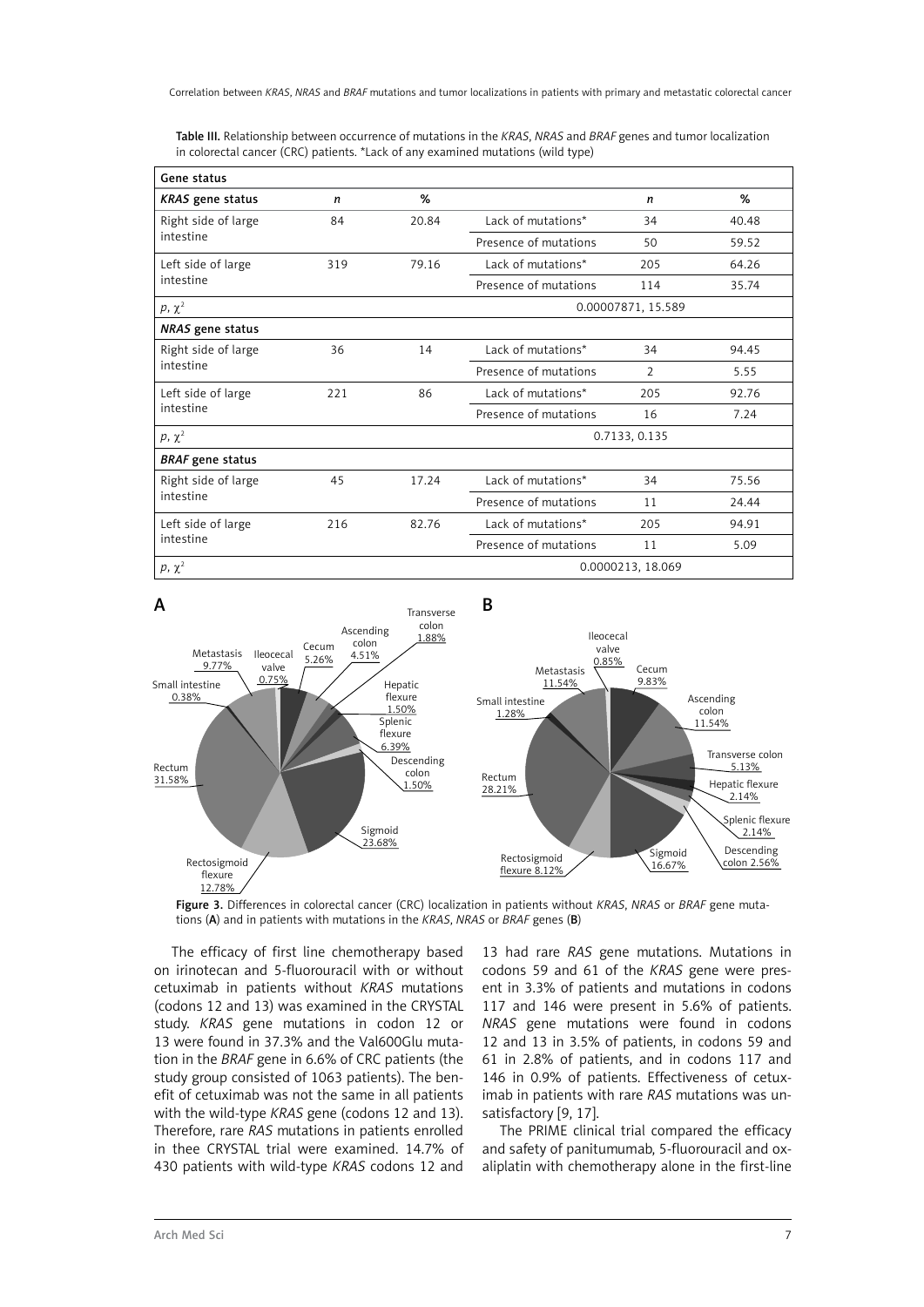treatment of 1096 CRC patients. 67% of patients had *KRAS* codon 12 or 13 mutations. *KRAS* codon 61 was mutated in 4% of patients and codon 117 or 146 was mutated in 6% of patients. Mutations in the *NRAS* gene in codons 12 and 13 were found in 3% of patients and in codon 61 in 4% of patients. There were no mutations in codon 117 or 146 of the *NRAS* gene. Mutations in the *BRAF* gene occurred in 8% of CRC patients. The effectiveness of panitumumab was closely related to the absence of mutations in *RAS* and *BRAF* genes [8].

In the PEAK study (221 patients with known status of examined genes), the effectiveness of panitumumab monotherapy in third line treatment of CRC patients was examined. The following mutations were found in CRC patients from the PEAK trial: in codon 12 or 13 of the *KRAS* gene in 43.1% of patients, in codon 59 or 61 of the *KRAS* gene in 4.8% of patients, in codon 117 or 146 of the *KRAS* gene in 5% of patients, in codon 12 or 13 of the *NRAS* gene in 4.2% of patients, in codon 59 or 61 of the *NRAS* gene in 3% of patients and in codons 117 and 146 of the *NRAS* gene in 1.1% of patients. The occurrence of the mutations was closely related to the lack of efficacy of panitumumab [18].

The incidence of examined mutations in our patients is lower than in the cited studies. Mainly, the frequency of mutations in the *KRAS* and *BRAF* genes is lower than in the CRYSTAL and PRIME studies. This is probably due to the lower sensitivity of real-time PCR technique used in the routine diagnosis of *RAS* and *BRAF* mutations in CRC patients in our study. The results of our study indicated that the most frequent mutation in the *KRAS* gene was Gly12Asp and in the *BRAF* gene was Val600Glu, according to the results of genetic tests carried out in clinical trials. Mutation in codon 61 was the most frequent mutation in the *NRAS* gene in our patients, which does not match with the results of other studies. The research should be supplemented by demonstrating that tumor heterogeneity and/or low sensitivity of diagnostic tests may have contributed to the fact that patients with wild-type RAS did not respond to anti-EGFR therapy due to the presence of mutations. The weakness of our study was the lack of information on how the patients were treated.

Kodaz *et al*. studied the relationship between the prevalence of *KRAS* mutations and the clinicopathological characteristics of colorectal cancer. The study group included 189 patients with CRC diagnosis. 47.6% of patients had a mutation in the *KRAS* gene. The study also showed that the most common *KRAS* mutations occurred in codon 12 (73.3% of all *KRAS* examined mutations) and the most common substitution was Gly12Asp (42.4% of all *KRAS* examined mutations). The authors found that a high percentage of young CRC patients (< 40 years) had the wild-type *KRAS* gene. They also suggested that *KRAS* point mutations in colorectal cancer exhibited a heterogeneous distribution in terms of tumor localization. In the cited study, there was no significant difference in *KRAS* mutation frequency according to tumor localization. Moreover, the authors found no association between *KRAS* mutation occurrence and gender [19].

Kawazoe *et al*. searched for *KRAS*, *NRAS*, *BRAF* and *PIK3CA* gene mutations in the material from 246 patients with metastatic CRC. 50% of patients had wild-type examined genes. Mutations in codons 12 and 13 of *KRAS* gene were found in 34.1% of patients, while mutations in codons 61 and 146 were detected in 10 cases (3.8%). *NRAS* gene mutations occurred in 11 patients (4.2%) and Val600Glu mutation in the *BRAF* gene occurred in 14 people (5.4%). The authors stated that primary rectal tumors tended to be more frequently *RAS-*mutated and *BRAF* mutant tumors were more likely to develop in the right colon. They observed no significant association between *RAS* gene status and other clinicopathological features such as age, sex, primary lesion localization, histology, or site of metastases, which is similar to the results of the study by Morris *et al*. [20, 21].

In our results, mutations were found to be associated with sex and anatomical location of the tumor. We observed the highest percentage of tumors with *KRAS*, *NRAS* and *BRAF* gene mutations in colon cancers. Moreover, the highest percentage of tumors with mutations were found in the right side of the large intestine. A higher percentage of female patients had *KRAS*, *NRAS* or *BRAF* mutations than male patients, which was also observed by Ng *et al*. in their research [22].

*KRAS* mutations were reported to be more frequent in right colon tumors by Bleeker *et al*. [23] and Loree *et al*. [24], but in left colon tumors by Zulhabri *et al*. [25]. Watanabe *et al*. [26] and Sinicrope *et al*. [27] found that *KRAS* codon 12 or 13 mutations were significantly more frequent in the right colon. Yamauchi *et al*. [28] reported that *KRAS* mutations were more common in cecum tumors. Brink *et al*. [29] reported that *KRAS* codon 13 mutation was more common among females with rectal tumors.

Moretto *et al*. [11] conducted a study of 75 CRC patients with wild-type *RAS* and *BRAF* genes. They found that patients with tumors located on the right side of the large intestine more often did not respond to therapy based on cetuximab or panitumumab compared to patients with tumors on the left side of the large intestine. If we assume that mutations occur more often on the right side of the large intestine, this relationship may result from the problems with detection of *RAS* and *BRAF* gene mutations due to tumor heterogeneity or low sensitivity of molecular tests.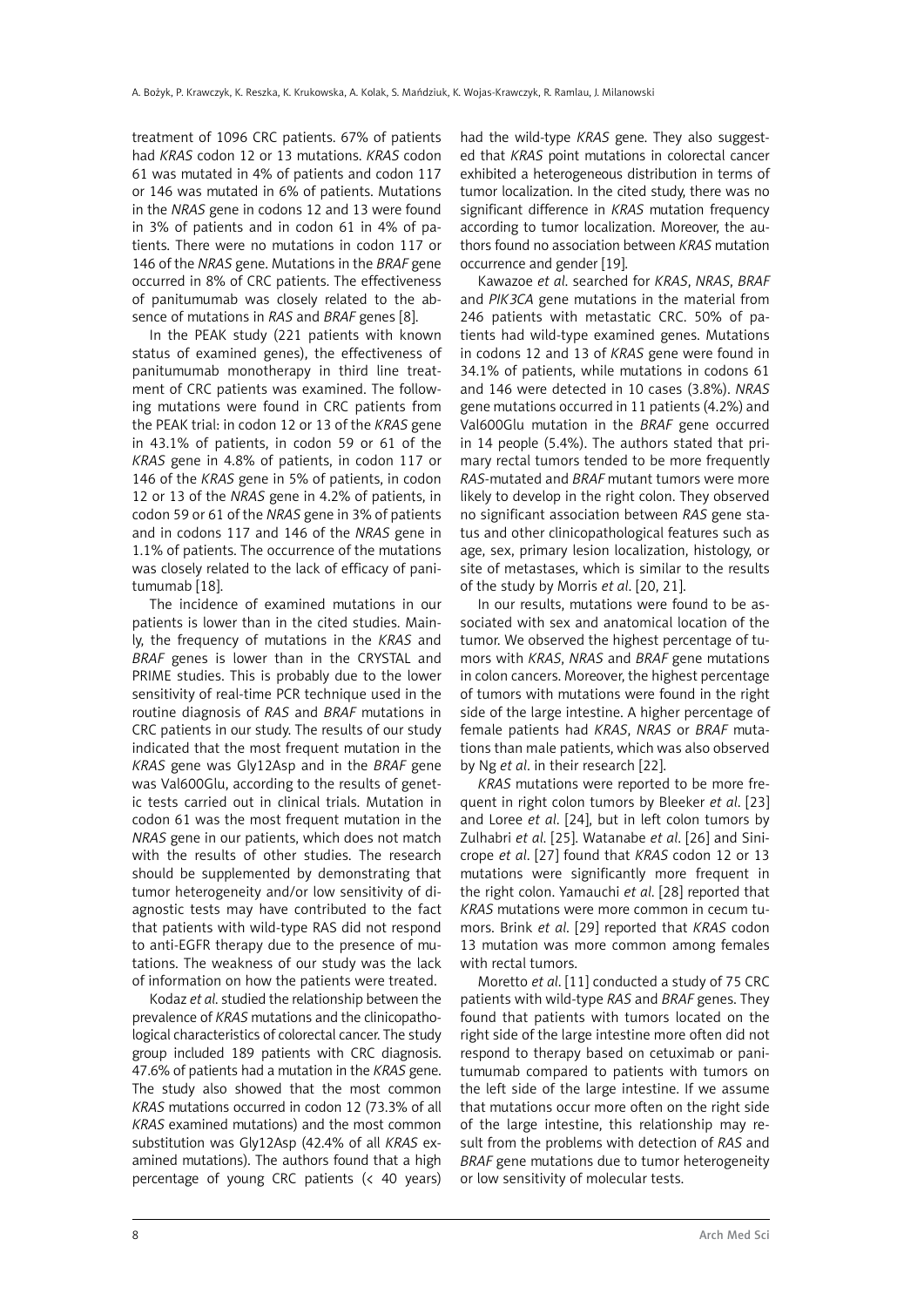In conclusion, our study showed that the occurrence of mutations in the *KRAS*, *NRAS* and *BRAF* genes is not accidental and depends on the location of CRC tumors. In case of failure of treatment with anti-EGFR antibodies in patients with tumor localization suggesting a higher probability of mutation presence, an insightful molecular examination is necessary.

## Availability of data and materials

https://figshare.com/s/c7de96cf9b0220- 7409c6

[https://figshare.com/s/c6824d9cef9bbf](https://figshare.com/s/c6824d9cef9bbfb2272e)[b2272e](https://figshare.com/s/c6824d9cef9bbfb2272e)

## Patient consent for publication

All patients gave us a statement of patient consent to use their tissues.

#### Conflict of interest

The authors declare no conflict of interest.

#### References

- 1. American Cancer Society. Colorectal cancer facts and figures 2017-2019. American Cancer Society, Atlanta 2017.
- 2. Colussi D, Brandi G, Bazzoli F, Ricciardiello L. Molecular pathways involved in colorectal cancer: implications for disease behavior and prevention. Int J Mol Sci 2013; 14: 16365-85.
- 3. Lamami Y, Mesediyeva R, Arikan S, et al. Preliminary report: one of the PD-1 gene variants may be a valuable marker for colorectal cancer. Arch Med Sci 2018; 3: e34-e40.
- 4. Lovly C, Horn L, Pao W. KRAS. My Cancer Genome. https://www.mycancergenome.org/content/disease/ colorectal-cancer/kras/?tab=0, 2015 (accessed: 7 December 2017).
- 5. Kim SE, Paik HY, Yoon H, Lee JE, Kim N, Sung MK. Sexand gender-specific disparities in colorectal cancer risk. World J Gastroenterol 2015; 21: 5167-75.
- 6. https://www.accessdata.fda.gov/drugsatfda\_docs/label/2012/125084s0228lbl.pdf/ (accessed: 22 February 2018).
- 7. https://www.accessdata.fda.gov/drugsatfda\_docs/label/2009/125147s080lbl.pdf/ (accessed: 22 February 2018).
- 8. Douillard JY, Siena S, Cassidy J, et al. Randomized, phase III trial of panitumumab with infusional fluorouracil, leucovorin, and oxaliplatin (FOLFOX4) versus FOLFOX4 alone as first-line treatment in patients with previously untreated metastatic colorectal cancer: the PRIME study. J Clin Oncol 2010; 28: 4697-705.
- 9. Van Cutsem E, Köhne CH, Láng I, et al. Cetuximab plus irinotecan, fluorouracil, and leucovorin as first-line treatment for metastatic colorectal cancer: updated analysis of overall survival according to tumor KRAS and BRAF mutation status. J Clin Oncol 2011; 29: 2011-9.
- 10. Benson AB, Venook AP, Cederquist L, et al. Colon cancer. Version 1.2017. J Natl Compr Canc Netw 2017; 15: 370-98.
- 11. Moretto R, Cremolini C, Rossini D, Pietrantonio F, Battaglin F. Location of primary tumor and benefit from anti-epidermal growth factor receptor monoclonal antibodies in patients with RAS and BRAF wild-type metastatic colorectal cancer. Oncologist 2016; 21: 988-994.
- 12. Pang XL, Li QX, Ma ZP, et al. Association between clinicopathological features and survival in patients with primary and paired metastatic colorectal cancer and KRAS mutation. Onco Targets Ther 2017; 10: 2645-54.
- 13. Li W, Qiu T, Ling Y, Guo L, Li L, Ying J. Molecular pathological epidemiology of colorectal cancer in Chinese patients with KRAS and BRAF mutations. Oncotarget 2015; 37: 39607-13.
- 14. Irahara N, Baba Y, Nosho K, et al. NRAS mutations are rare in colorectal cancer. Diagn Mol Pathol 2010; 19: 157-63.
- 15. Bokemeyer C, Bondarenko I, Hartmann JT, et al. Efficacy according to biomarker status of cetuximab plus FOLF-OX-4 as first-line treatment for metastatic colorectal cancer: the OPUS study. Ann Oncol 2011; 22: 1535-46.
- 16. Bokemeyer C, Köhne CH, Ciardiello F, et al. FOLFOX4 plus cetuximab treatment and RAS mutations in colorectal cancer. Eur J Cancer 2015; 51: 1243-52.
- 17. Van Cutsem E, Lenz HJ, Köhne CH, et al. Fluorouracil, leucovorin, and irinotecan plus cetuximab treatment and RAS mutations in colorectal cancer. J Clin Oncol 2015; 33: 692-700.
- 18. Patterson SD, Peeters M, Siena S, et al. Comprehensive analysis of KRAS and NRAS mutations as predictive biomarkers for single agent panitumumab (pmab) response in a randomized, phase III metastatic colorectal cancer (mCRC) study (20020408). J Clin Oncol 2013; 31: 3617.
- 19. Kodaz H, Hacibekiroblu I, Erdogan B, et al. Association between specific KRAS mutations and the clinicopathological characteristics of colorectal tumors. Mol Clin Oncol 2015; 3: 179-84.
- 20. Kawazoe A, Shitara K, Fukuoka S, et al. A retrospective observational study of clinicopathological features of KRAS, NRAS, BRAF and PIK3CA mutations in Japanese patients with metastatic colorectal cancer. BMC Cancer 2015; 15: 258.
- 21. Morris VK, San Lucas FA, Overman MJ, et al. Clinicopathologic characteristics and gene expression analyses of non-KRAS 12/13, RAS-mutated metastatic colorectal cancer. Ann Oncol 2014; 25: 2008-14.
- 22. Yan-Seen Ng J, Lu CT, King-Yin Lam A. BRAF mutation: Current and future clinical. Histol Histopathol 2019; 34: 469-77.
- 23. Bleeker WA, Hayes VM, Karrenbeld A, et al. Impact of KRAS and TP53 mutations on survival in patients with left- and right-sided Dukes' C colon cancer. Am J Gastroenterol 2000; 95: 2953-7.
- 24. Loree JM, Pereira A, Lam M, et al. Classifying colorectal cancer by tumor location rather than sidedness highlights a continuum in mutation profiles and consensus molecular subtypes. Clin Cancer Res 2017; 24: 1-11.
- 25. Zulhabri O, Rahman J, Ismail S, Isa MR, Wan Zurinah WN. Predominance of G to A codon 12 mutation K-ras gene in Dukes' B colorectal cancer. Singapore Med J 2012; 53: 26-31.
- 26. Watanabe T, Yoshino T, Uetake H, et al. KRAS mutational status in Japanese patients with colorectal cancer: results from a nationwide, multicentre, cross-sectional study. Jpn J Clin Oncol 2013; 43: 706-12.
- 27. Sinicrope FA, Mahoney MR, Yoon HH, et al. Analysis of molecular markers by anatomic tumor site in stage III colon carcinomas from adjuvant chemotherapy Tri-